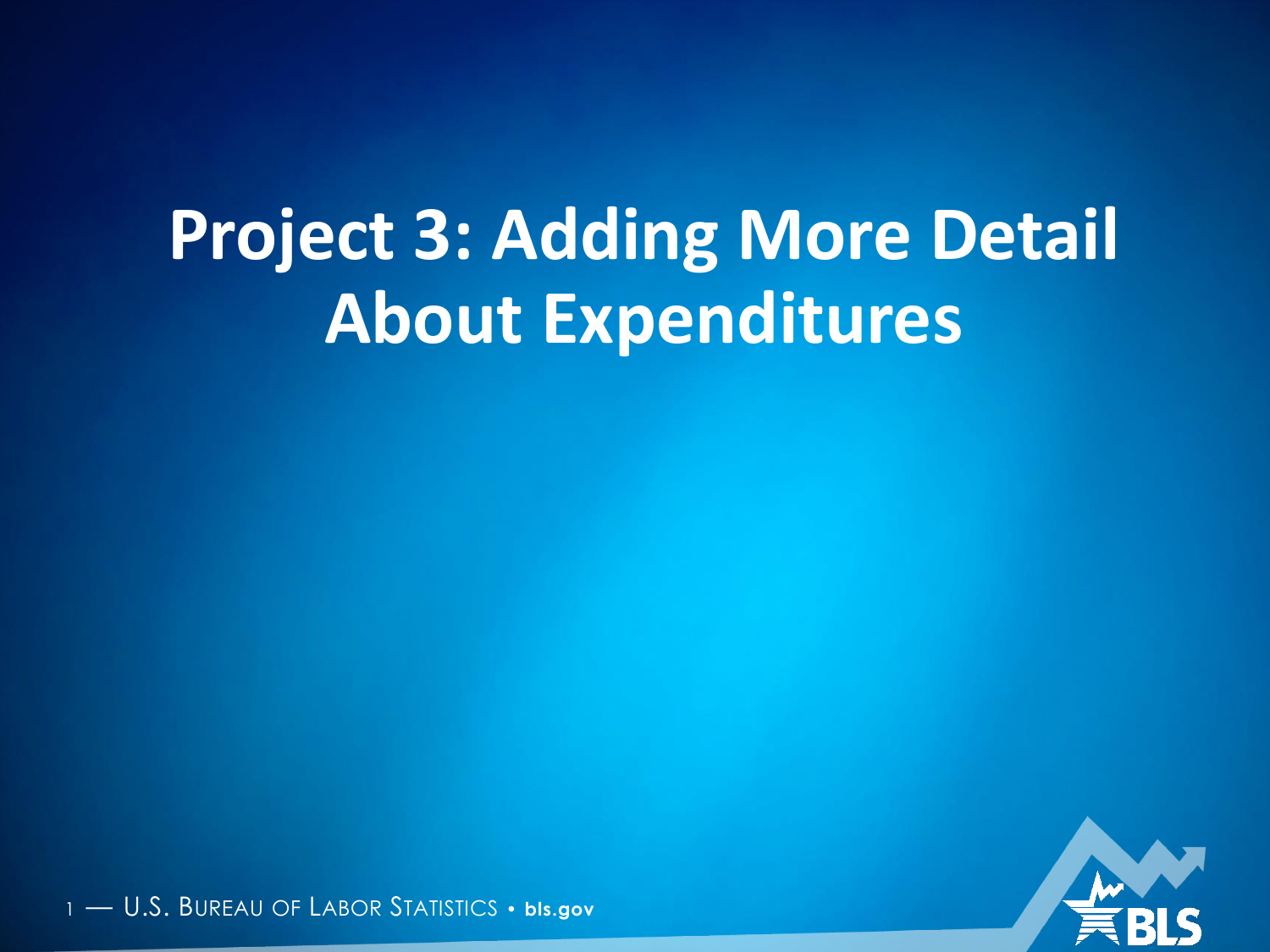# **Project 3**

What if you want to know about specific types of education expenses? We can use the monthly expenditure file (**MTBI**) to add information to our dataset

In this project you will:

- ▶ Learn more about the MTBI file
- ▶ Create detailed summarized estimates from the MTBI file

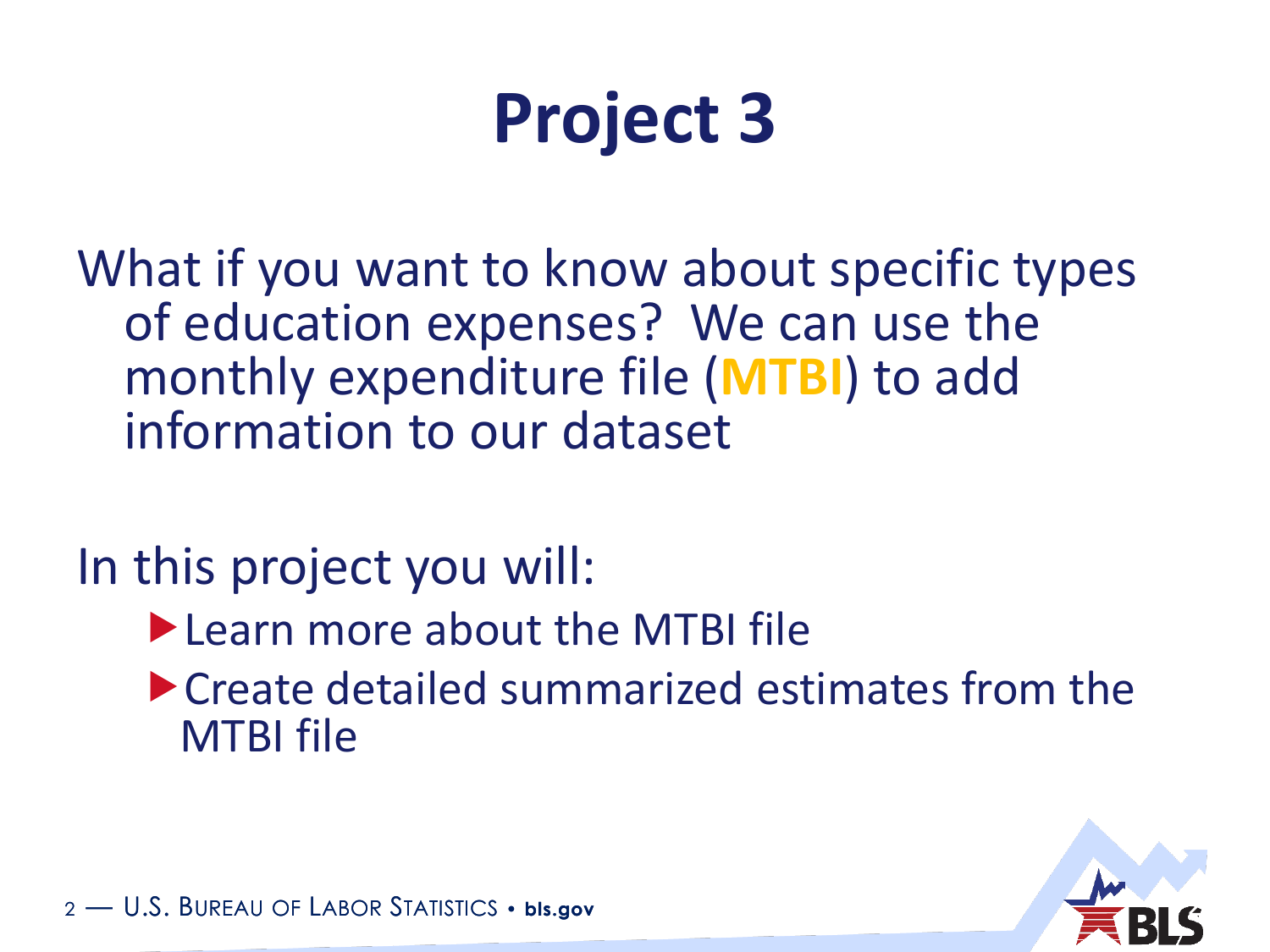## **Project 3 Steps**

- 1. Concatenate 4 quarterly MTBI files to obtain collection year of data
- 2. Calculate totals by number of children for each NEWID using the following education expense groupings.

| Tuition:                                        | 670110, 670210, 670410, 670901         |
|-------------------------------------------------|----------------------------------------|
| <b>Test preparation and tutoring services:</b>  | 670903                                 |
| School books, supplies, and equipment:          | 660110, 660210, 660410, 660901, 660902 |
| <b>Other school expenses including rentals:</b> | 670902                                 |

- 3. Merge new expenditure groups with the FMLI information
- 4. Calculate means, standard errors, and percent reporting

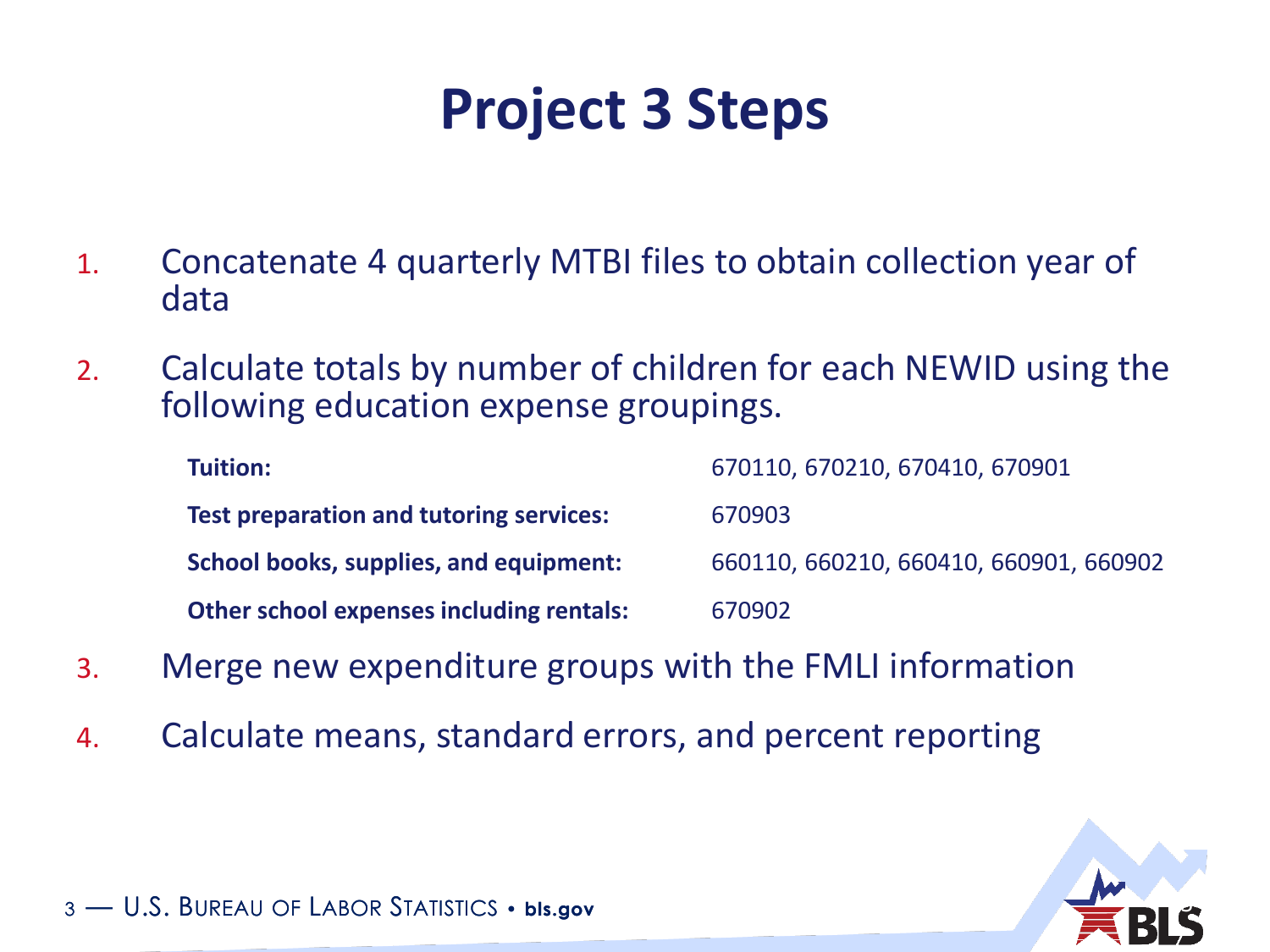#### Tuition:

|       | <b>Count Number of</b><br><b>Children</b> | <b>Education</b><br><b>Expenditure</b><br><b>Mean</b> | <b>Education</b><br><b>Expenditure</b><br><b>Standard Error</b> | <b>Education</b><br><b>Expenditure</b><br><b>Percent Reporting</b> |
|-------|-------------------------------------------|-------------------------------------------------------|-----------------------------------------------------------------|--------------------------------------------------------------------|
|       | 15,688 0 children                         | \$666.07                                              | \$58.17                                                         | 4.1%                                                               |
| 4,421 | 1 child                                   | \$1,308.03                                            | \$124.02                                                        | 9.3%                                                               |
| 3,359 | 2 children                                | \$1,423.89                                            | \$175.50                                                        | 10.5%                                                              |
| 1,328 | 3 children                                | \$1,179.81                                            | \$188.33                                                        | 10.5%                                                              |
| 645   | 4 or more<br>children                     | \$1,199.77                                            | \$362.74                                                        | 11.0%                                                              |

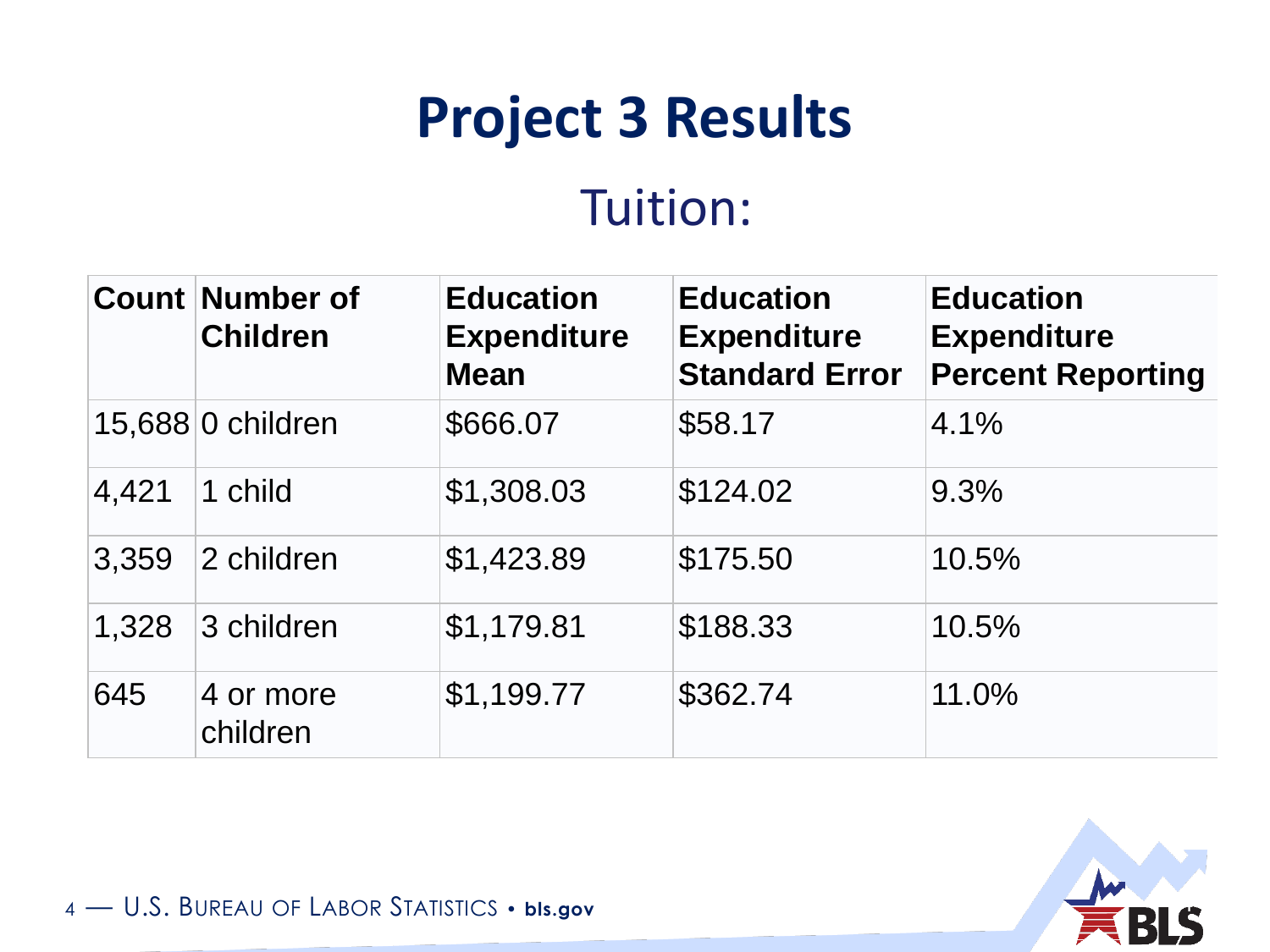#### Test preparation and tutoring services:

| <b>Count</b> | <b>Number of</b><br><b>Children</b> | <b>Education</b><br><b>Expenditure</b><br><b>Mean</b> | <b>Education</b><br><b>Expenditure</b><br><b>Standard Error</b> | <b>Education</b><br><b>Expenditure</b><br><b>Percent Reporting</b> |
|--------------|-------------------------------------|-------------------------------------------------------|-----------------------------------------------------------------|--------------------------------------------------------------------|
| 15,688       | 0 children                          | \$4.31                                                | \$1.29                                                          | 0.3%                                                               |
| 4,421        | 1 child                             | \$19.82                                               | \$6.60                                                          | 1.2%                                                               |
| 3,359        | 2 children                          | \$38.21                                               | \$7.31                                                          | 1.8%                                                               |
| 1,328        | 3 children                          | \$67.21                                               | \$20.95                                                         | 1.9%                                                               |
| 645          | 4 or more<br>children               | \$18.67                                               | \$10.14                                                         | 1.6%                                                               |

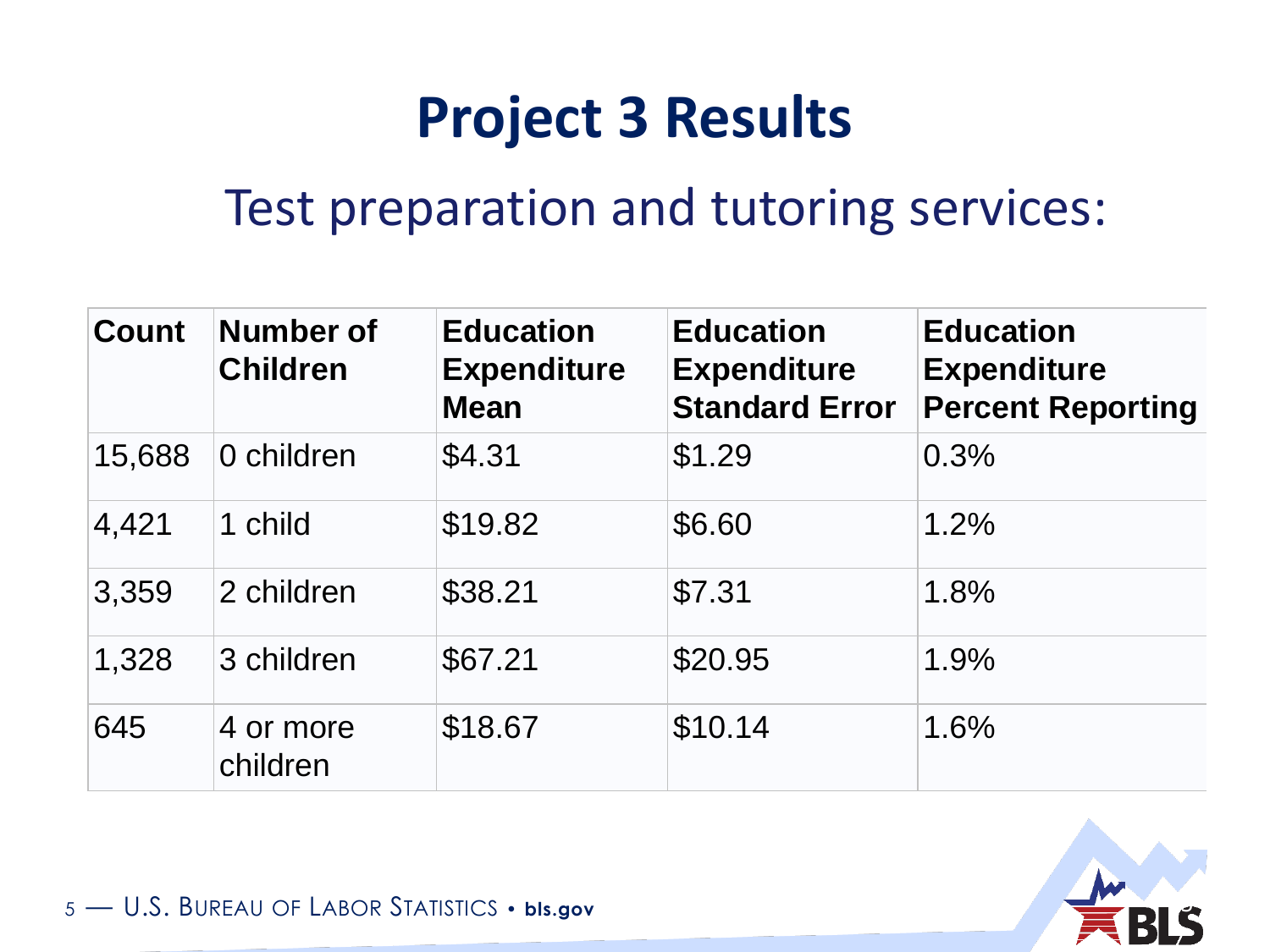#### School books, supplies, and equipment:

| <b>Count</b> | <b>Number of</b><br><b>Children</b> | <b>Education</b><br><b>Expenditure</b><br><b>Mean</b> | <b>Education</b><br><b>Expenditure</b><br><b>Standard Error</b> | <b>Education</b><br><b>Expenditure</b><br><b>Percent Reporting</b> |
|--------------|-------------------------------------|-------------------------------------------------------|-----------------------------------------------------------------|--------------------------------------------------------------------|
| 15,688       | 0 children                          | \$42.64                                               | \$3.96                                                          | 3.3%                                                               |
| 4,421        | 1 child                             | \$101.97                                              | \$11.41                                                         | 10.0%                                                              |
| 3,359        | 2 children                          | \$107.56                                              | \$9.17                                                          | 13.5%                                                              |
| 1,328        | 3 children                          | \$116.05                                              | \$11.83                                                         | 14.4%                                                              |
| 645          | 4 or more<br>children               | \$107.36                                              | \$13.92                                                         | 16.3%                                                              |